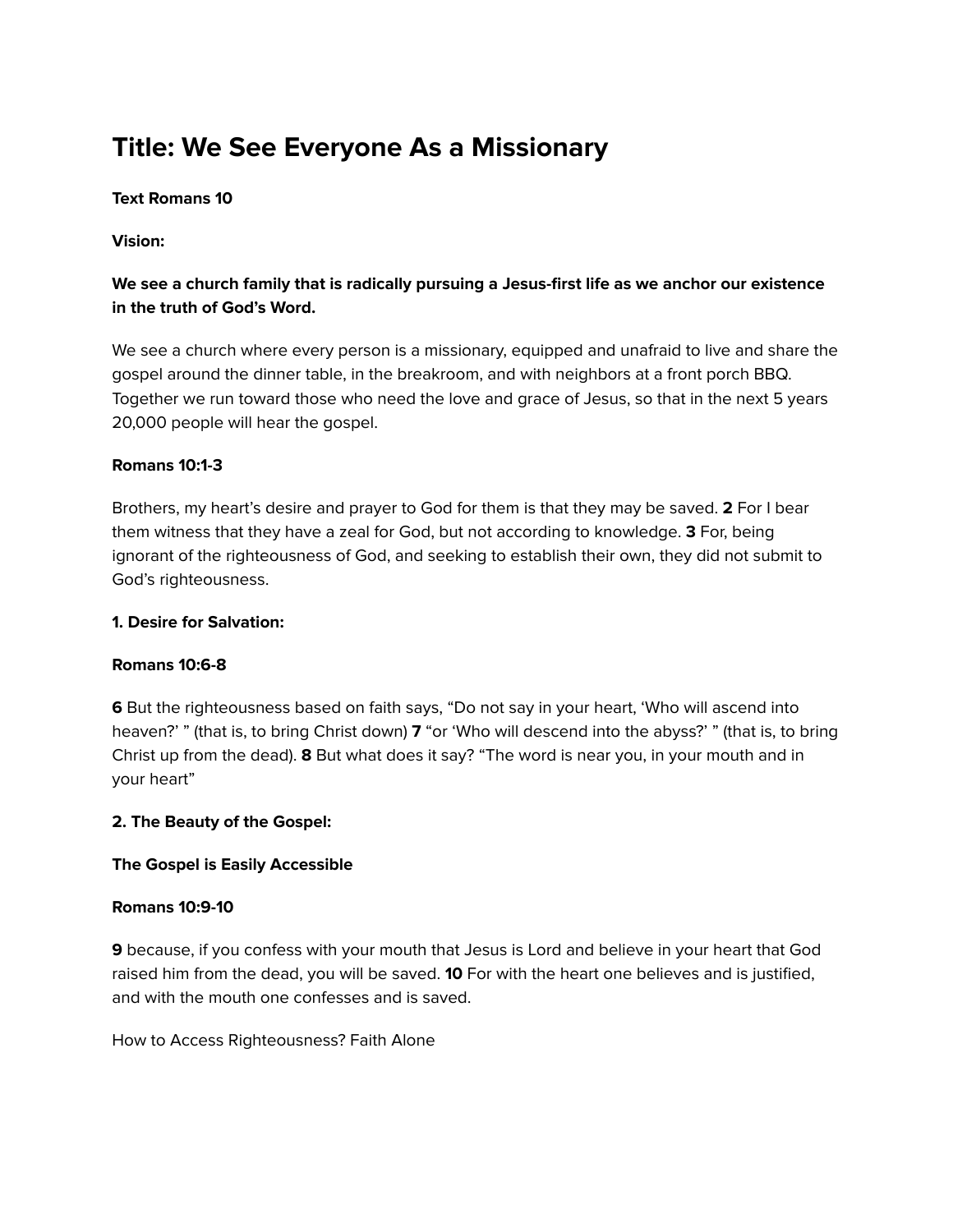#### **Romans 10:11-13**

**11** For the Scripture says, "Everyone who believes in him will not be put to shame." **12** For there is no distinction between Jew and Greek; for the same Lord is Lord of all, bestowing his riches on all who call on him. **13** For "everyone who calls on the name of the Lord will be saved."

## **The Gospel is Equally Accessible:**

#### **Romans 10:14-15**

**14** How then will they call on him in whom they have not believed? And how are they to believe in him of whom they have never heard? And how are they to hear without someone preaching? **15** And how are they to preach unless they are sent? As it is written, "How beautiful are the feet of those who preach the good news!"

3. The Necessity of Sharing the Gospel

## **John 17:17-18**

**17** Sanctify them in the truth; your word is truth. **18** As you sent me into the world, so I have sent them into the world.

#### **Isaiah 52:8-9**

**8** The voice of your watchmen—they lift up their voice;

together they sing for joy;

for eye to eye they see

the return of the Lord to Zion.

**9** Break forth together into singing,

you waste places of Jerusalem,

for the Lord has comforted his people;

he has redeemed Jerusalem.